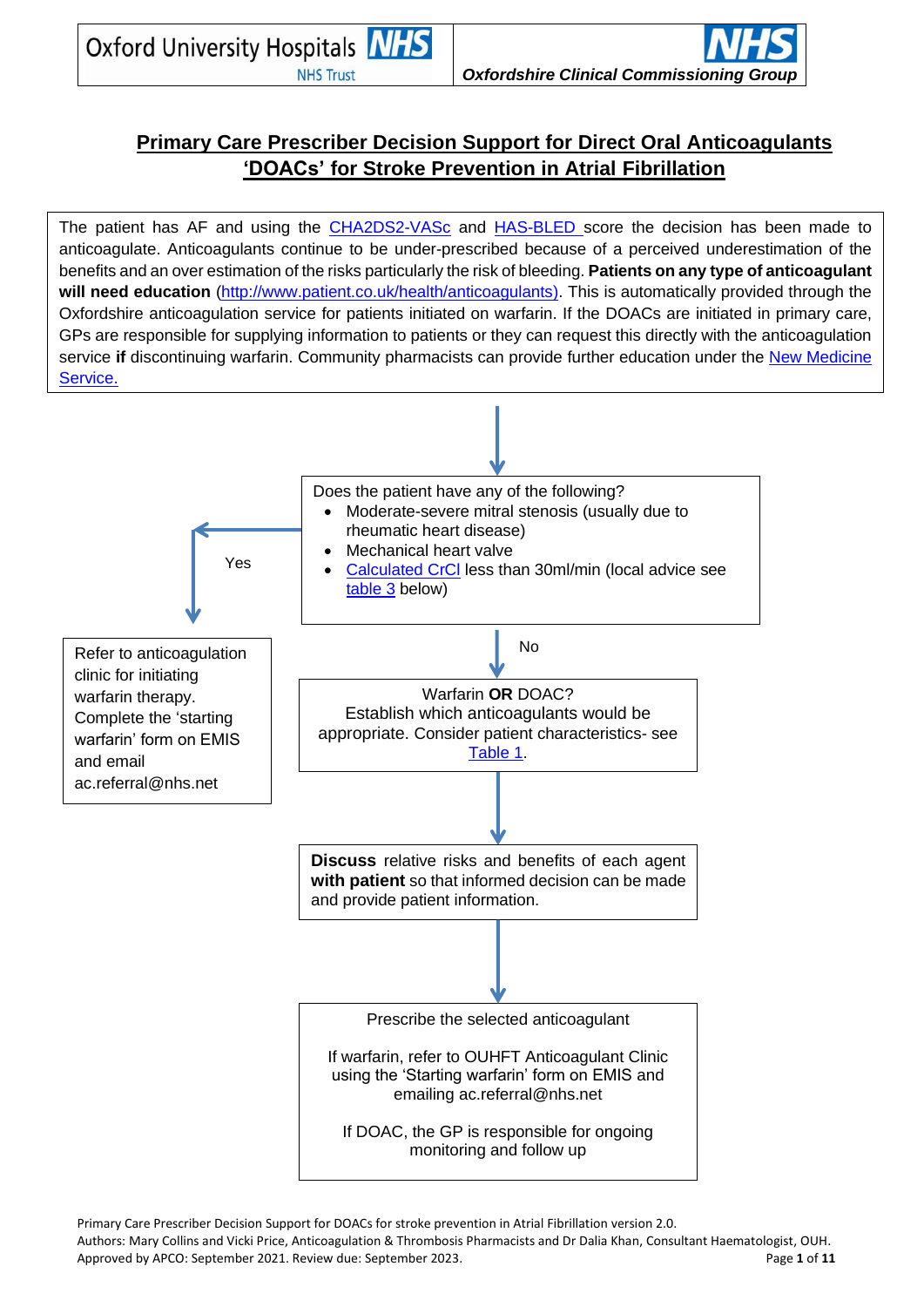## **Choice of anticoagulant therapy**

The decision about whether to start treatment with warfarin or a DOAC should be made after an informed discussion between the prescriber and the patient about the relative risks and benefits of each medicine. DOACs are considered first-line treatment unless contraindications, not tolerated or considered unsuitable.

There are many factors to consider when recommending an anticoagulant. For example, indication, bleeding risk, drug interactions, renal and liver function, lifestyle issues, alcohol consumption, medication adherence and necessity to comply with monitoring arrangements etc.

## **Key points for warfarin**

- Well-established and considerable experience and long-term safety data available.
- Warfarin effect can be measured by an INR and may help give an indication to the level of adherence.
- Effective antidote.
- Steady state can take at least a week, but patients are often not therapeutic until 2-3 weeks into therapy.
- Warfarin has many drug-drug interactions and certain food interactions which may require additional INR monitoring.
- Patients may have difficulty with the practical aspects of INR monitoring. In some patients, therapeutic INR can be difficult to consistently achieve despite good adherence.
- Time in therapeutic range is a measure of warfarin control over the last 6 months.
- Patient needs regular follow up and blood tests.
- Cannot be put in a dosette box unless risk assessment has been done and a management plan is in place to manage dose adjustment.
- Due to the long half-life of warfarin, if a dose is missed, the loss of anticoagulant effect is much slower in comparison to DOACs.
- For patients with IHD, ACS or stents follow Cardiology advice regarding use of antiplatelets.

## **Key points for DOACs**

- No requirement for INR monitoring; useful for patients who have difficulty with INR blood tests e.g. needle phobic, difficult to cannulate etc.
- Over 10 years of experience in clinical practice
- Compared with warfarin all have a reduced risk of intracranial haemorrhage (approximately 50%).
- Idarucizumab is licensed and NICE-approved for dabigatran reversal in adult patients when rapid reversal of its anticoagulant effects is required.
- Andexanet alfa is licensed and NICE approved for reversal of the anticoagulant effect of rivaroxaban and apixaban in life threatening bleeding from the GI tract. Other types of bleeding associated with apixaban or rivaroxaban would be treated with other available products to help counteract the anticoagulant effect e.g. tranexamic acid and prothrombin complex concentrate.
- There is no reversal agent for edoxaban currently available, but other products are accessible to help counteract the anticoagulant effect e.g.tranexamic acid and prothrombin complex concentrate.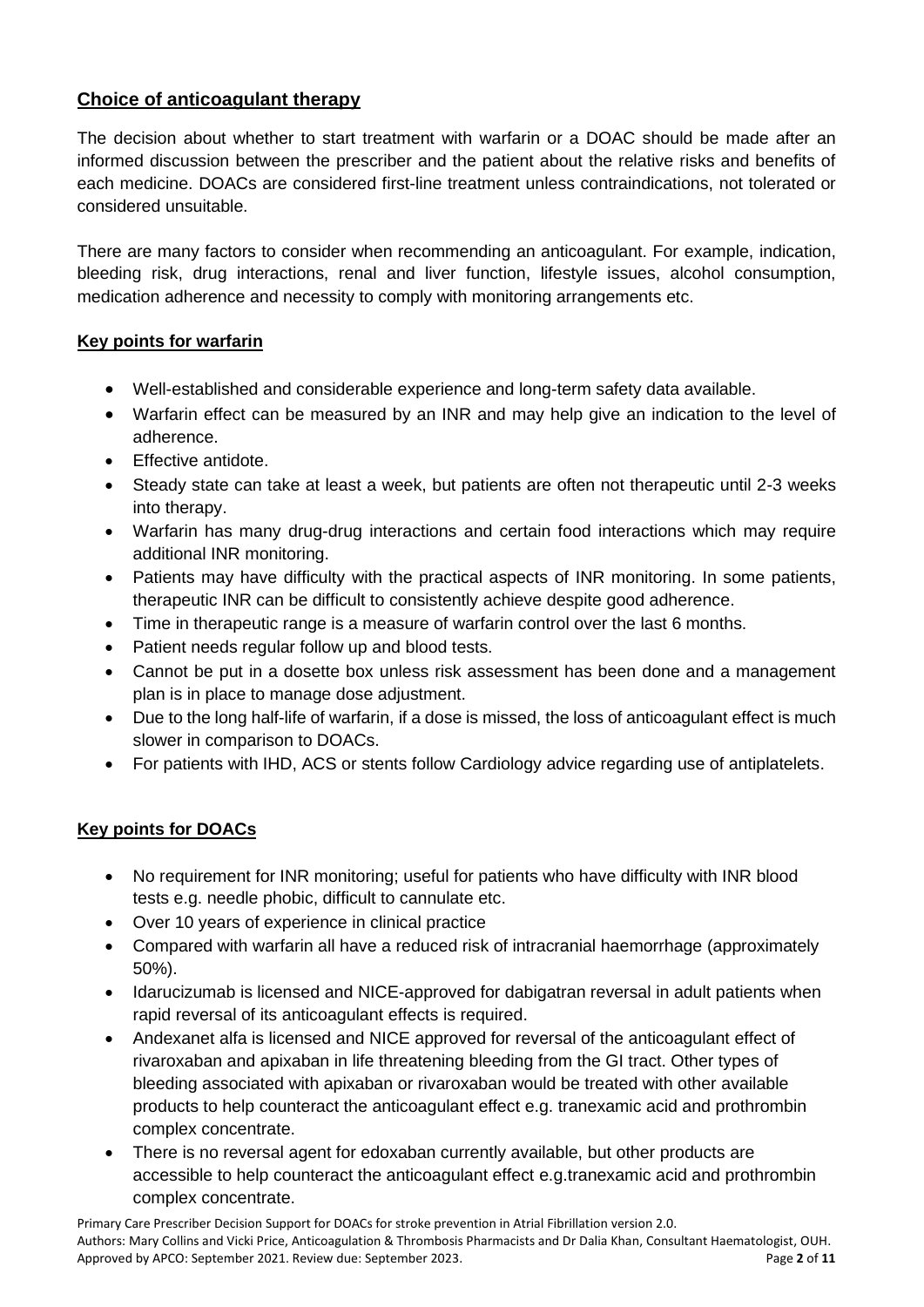- Immediate anticoagulant effect (time to peak effect ranges from 1-4 hours).
- DOACs currently have no known food interactions.
- Minimum of U&E and LFT annually. Renal function should be assessed and monitored using Cockcroft and Gault formula – Creatinine Clearance (CrCl), especially in elderly patients (aged 75 years and older) and patients at extremes of muscle mass (BMI less than 18 kg/m<sup>2</sup> or greater than 40 kg/m<sup>2</sup>).
- If CrCI is equal to or less than 60 ml/min, recheck patient's renal function at an interval of 'CrCl/10' monthly (e.g. CrCl =44ml/min, 44/10 = monitor every 4 months).
- Useful for patients with erratic INR *not due* to non-adherence
- Apixaban, edoxaban and rivaroxaban are stable in a dosette box and so useful for patients who need support to take medicines.
- DOACs have short half-life and so missed doses will have greater loss of anticoagulation.
- Limited data for using in patients with a body weight of over 120kg or BMI over 40kg/m<sup>2</sup> (see [table 1\).](#page-3-0)
- For patients with IHD, ACS or cardiac stents follow Cardiology advice regarding use of antiplatelets.

## **Patient groups considered to benefit from warfarin include:**

- Patients with a weight of more than 120kg or BMI over 40 kg/m<sup>2</sup> (see table below).
- Contraindications to DOACs:
	- o Severe renal impairment (dabigatran CrCl less than 30 mL/min, rivaroxaban, apixaban and edoxaban, CrCl less than 15 mL/min, see [table 3](#page-8-0) for more information).
	- $\circ$  Hepatic impairment (See individual SPCs and [table 3](#page-8-0) for further advice).
	- $\circ$  Concurrent use of interacting medicines which are potent inducers/inhibitors of CYP3A4 and P-glycoprotein metabolism pathways.
	- o Intolerance/allergy to a previous DOAC (depending on the severity of reaction)
- Patients that consider warfarin as their preferred anticoagulant following an informed discussion with a clinician on the risks, benefits, individual circumstances and needs.

## **Patient groups considered to benefit from a DOAC include:**

- Those with poor INR control (TTR less than 65%) on warfarin despite good adherence.
- Significant difficulties with INR monitoring.
- Patients in whom warfarin is unsuitable due to allergy or intolerance e.g. alopecia.
- Those with recurrent changes in medicines which may be influencing INR control.
- Those with monitored dosage systems (MDS) (except dabigatran which is not suitable for use in an MDS).
- Patients that consider a DOAC as their preferred anticoagulant following an informed discussion with a clinician on the risks, benefits, individual circumstances and needs.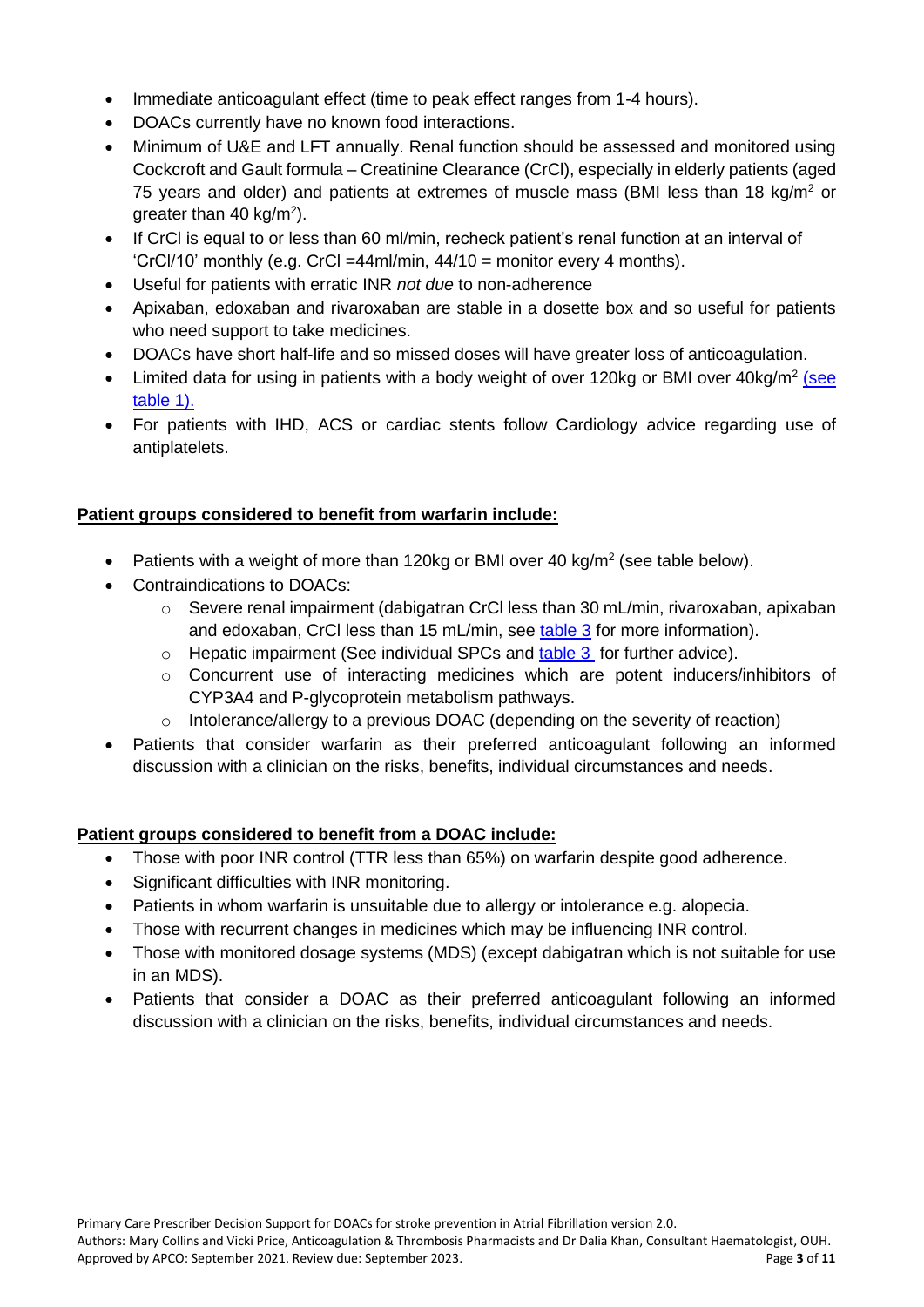## <span id="page-3-1"></span><span id="page-3-0"></span>**Table 1. Considerations when deciding which anticoagulant for which patient**

| <b>Patient characteristics</b>                                                                                                                                          | <b>Which</b>                                    | <b>Rationale</b>                                                                                                                                                                                                                                                                                                                                                                                                                                                                                                                                                                                                                                       |  |
|-------------------------------------------------------------------------------------------------------------------------------------------------------------------------|-------------------------------------------------|--------------------------------------------------------------------------------------------------------------------------------------------------------------------------------------------------------------------------------------------------------------------------------------------------------------------------------------------------------------------------------------------------------------------------------------------------------------------------------------------------------------------------------------------------------------------------------------------------------------------------------------------------------|--|
|                                                                                                                                                                         | anticoagulant                                   |                                                                                                                                                                                                                                                                                                                                                                                                                                                                                                                                                                                                                                                        |  |
| Mechanical valve or moderate<br>to severe mitral stenosis                                                                                                               | Warfarin                                        | DOACs are contraindicated                                                                                                                                                                                                                                                                                                                                                                                                                                                                                                                                                                                                                              |  |
| High risk of bleeding or patients'<br>concern about bleeding                                                                                                            | Apixaban<br>Dabigatran 110mg<br>Edoxaban        | Reduce risk of bleeding compared to warfarin with apixaban, dabigatran<br>110mg and edoxaban.                                                                                                                                                                                                                                                                                                                                                                                                                                                                                                                                                          |  |
| History of GI bleed                                                                                                                                                     | Apixaban<br>Dabigatran 110mg<br>Warfarin        | Higher rates of GI bleeding with dabigatran 150mg, rivaroxaban and<br>edoxaban 60mg compared to warfarin.                                                                                                                                                                                                                                                                                                                                                                                                                                                                                                                                              |  |
| Dyspepsia                                                                                                                                                               | Apixaban<br>Rivaroxaban<br>Warfarin<br>Edoxaban | Dyspepsia occurred in 10% of patients on dabigatran                                                                                                                                                                                                                                                                                                                                                                                                                                                                                                                                                                                                    |  |
| High risk of ischaemic stroke<br>and $age < 80$ years                                                                                                                   | Dabigatran 150mg                                | Dabigatran 150mg bd and apixaban have been shown to be superior to<br>warfarin in reducing ischaemic stroke and systemic embolisation.                                                                                                                                                                                                                                                                                                                                                                                                                                                                                                                 |  |
| Renal impairment - calculated<br>CrCl <30ml/min                                                                                                                         | Warfarin                                        | DOACs not recommended. Apixaban is the least renally cleared. See<br>table 3 below for more detail.                                                                                                                                                                                                                                                                                                                                                                                                                                                                                                                                                    |  |
| Liver impairment - AST/ALT<br>more than 2 x ULN                                                                                                                         | Warfarin                                        | Warfarin is preferred. See table 3 below for more detail.                                                                                                                                                                                                                                                                                                                                                                                                                                                                                                                                                                                              |  |
| Once a day formulation<br>preferred                                                                                                                                     | Edoxaban<br>Rivaroxaban<br>Warfarin             | Rivaroxaban and edoxaban are both once a day administration<br>(note a missed dose of a once a day preparation extends the time<br>interval between doses more than twice a day regimen)                                                                                                                                                                                                                                                                                                                                                                                                                                                               |  |
| Requirement for a compliance<br>aid<br>(weekly monitored dosage<br>systems filled by pharmacy, or<br>weekly tablet organiser filled by<br>patient, e.g. Nomad, Dosette, | Apixaban<br>Edoxaban<br>Rivaroxaban             | Dabigatran must be kept in the original packaging with desiccant,<br>therefore is not suitable for use in compliances aids or weekly pill<br>organisers.<br>Warfarin cannot be put in a dosette box unless risk assessment has<br>been done and a management plan is in place to manage dose                                                                                                                                                                                                                                                                                                                                                           |  |
| $etc.$ )<br>Swallowing difficulties or<br>requiring administration through<br>gastric tubes                                                                             | Apixaban<br>Rivaroxaban<br>Warfarin             | adjustment.<br>• Apixaban tablets may be crushed and suspended in water/juice or<br>mixed with puree and immediately administered orally. Apixaban may<br>also be given through gastric tubes.<br>• Rivaroxaban can be crushed and mixed with water/puree immediately<br>prior to oral administration. The dose should be immediately followed<br>by food. Rivaroxaban may also be given through gastric tubes.<br>• Edoxaban may be given through gastric tubes.<br>• Most brands of warfarin tablets will disperse in water within 5 minutes<br>if shaken; the resulting dispersion flushes easily via a fine bore<br>feeding tube without blockage. |  |
| Concerns with medication<br>adherence / concordance                                                                                                                     | Warfarin                                        | Patients with poor adherence may be at greater risk of thromboembolic<br>complications with DOACs. DOAC have short half-lives and so missed<br>doses may have greater loss of anticoagulation than warfarin. In<br>general, consideration should be given to the risks and benefits<br>associated with any anticoagulation and individualised patient decision<br>made where there are safety concerns.                                                                                                                                                                                                                                                |  |
| Weight greater than 120kg or<br>BMI over 40 kg/m <sup>2</sup>                                                                                                           | Warfarin                                        | There are limited clinical data available for DOACs in patients at the<br>extreme of weight, and the available pharmacokinetic/<br>pharmacodynamic evidence suggests that decreased drug exposures,<br>reduced peak concentrations and shorter half-lives occur with<br>increasing weight, which raises concerns about under-dosing. Warfarin<br>should be considered first line as there is more evidence and monitoring<br>for therapeutic effect can be carried out.<br>However, if warfarin is deemed unsuitable, careful consideration can be<br>given to the use of a DOAC for patients up to 150kg. Beyond 150kg,                               |  |

Primary Care Prescriber Decision Support for DOACs for stroke prevention in Atrial Fibrillation version 2.0. Authors: Mary Collins and Vicki Price, Anticoagulation & Thrombosis Pharmacists and Dr Dalia Khan, Consultant Haematologist, OUH. Approved by APCO: September 2021. Review due: September 2023. Page **4** of **11**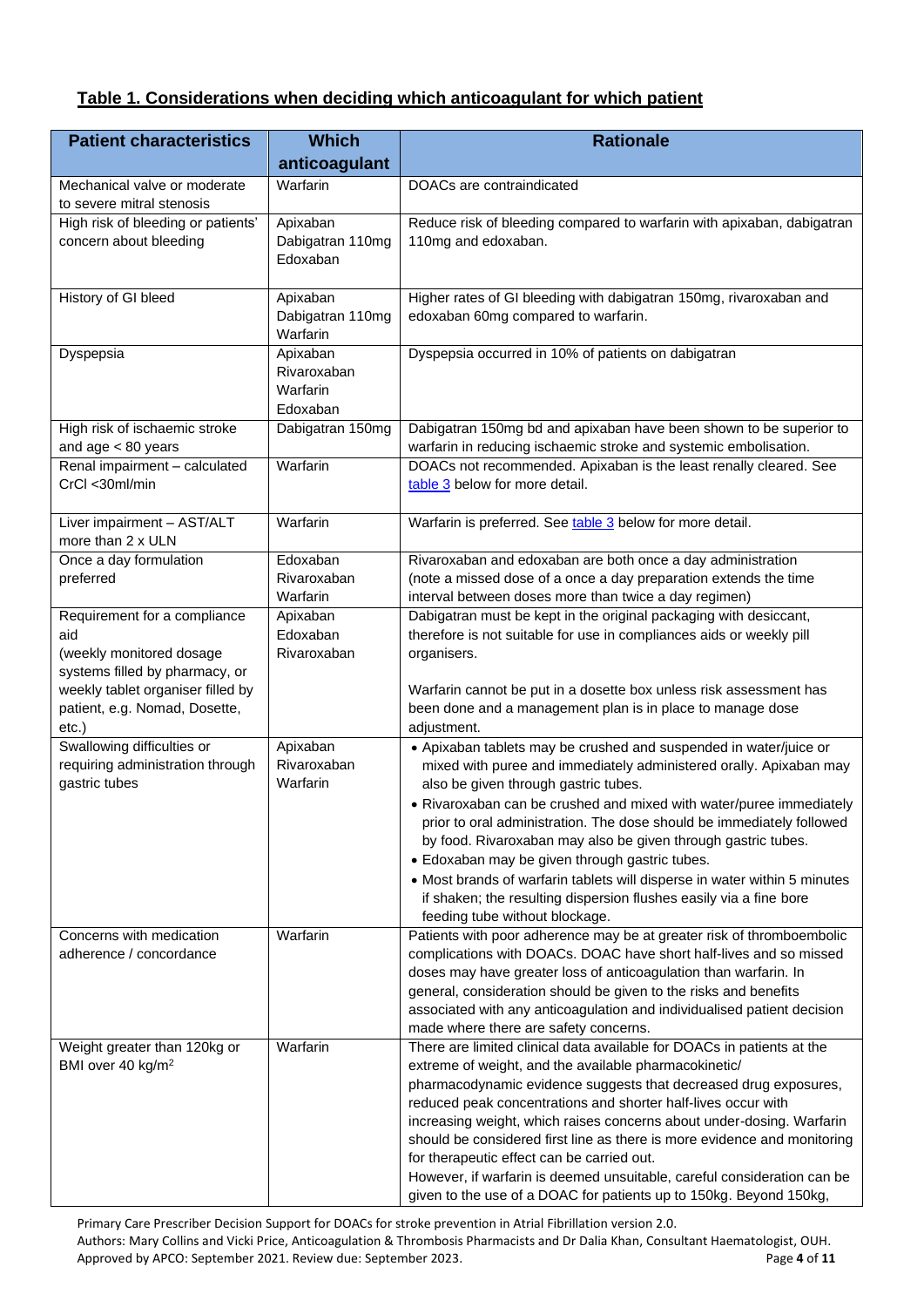|                                                                                                  |          | extreme caution should be applied. A thorough consultation should be<br>carried out by the prescriber with the patient to guide them about the<br>possible treatment options and potential risks and uncertainties around<br>using a DOAC. This should be clearly documented in their medical<br>record.<br>See MIL Vol. 8, No. 5: Atrial Fibrillation and Anticoagulation<br>Management. |
|--------------------------------------------------------------------------------------------------|----------|-------------------------------------------------------------------------------------------------------------------------------------------------------------------------------------------------------------------------------------------------------------------------------------------------------------------------------------------------------------------------------------------|
| Patients who have undergone<br>bariatric surgery or bowel<br>resection, or have<br>malabsorption | Warfarin | Absorption of a DOAC may be affected depending on several factors<br>including site and type of surgery or disease, gastric pH and gut motility.<br>Therefore, warfarin is recommended as this can be monitored and<br>adjusted accordingly. If a DOAC is being considered, please discuss<br>with Haematology (bleep 5529).                                                              |

## **Discussion with patient**

For patients who lack capacity, a decision should be taken in the patients best interests in line with GMC guidance.

#### **The discussion should cover:**

- Stroke and bleeding risk  $(CHA<sub>2</sub>DS<sub>2</sub>VASC and HAS-BLED scores)$
- Suitable anticoagulation options and the differences between them
	- o Dosing
	- o Monitoring
	- o The effects of other medications, food and alcohol
- How to use anticoagulants
	- o The correct dose
	- o What to do in case of a missed dose
- Duration of anticoagulation treatment
- Possible side effects and what to do if these occur
- Women of childbearing potential who are taking anticoagulants should be advised to take contraceptive precautions and contact their GP urgently if they think they may be pregnant.
- Rivaroxaban must be taken with food to ensure full absorption
- Dabigatran should be taken with food to reduce the likelihood of heartburn/indigestion

## **Provide written information covering:**

- How anticoagulation may affect dental treatment
- How anticoagulants may affect activities such as sports and travel
- When and how to seek medical help

#### **Medicine information booklets:**

• Warfarin – NPSA "yellow book"

Booklets and patient alert cards can be ordered the Primary Care Support England (PCSE) supply system. Patients will be supplied with a copy of this booklet a personalised alert card if under the Oxfordshire Anticoagulation Service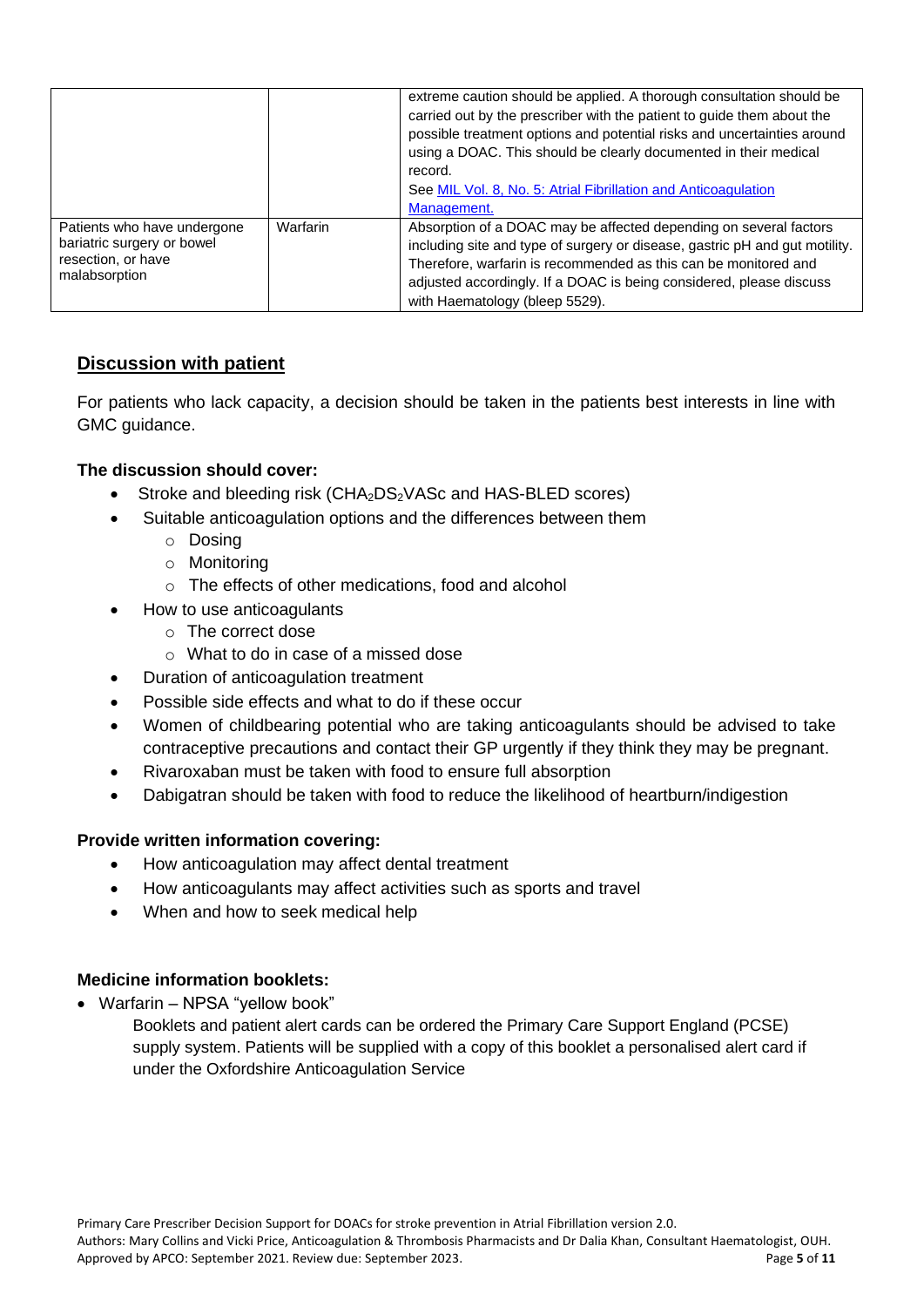• Apixaban (Eliquis<sup>®)</sup>

Booklets and patient alert cards can be ordered from Bristol-Myers Squibb Medical Information (Telephone: 0800 731 1736; E-mail: [medical.information@bms.com\)](mailto:medical.information@bms.com) Booklets can be downloaded and printed from [https://www.eliquis.co.uk/patient/atrial](https://www.eliquis.co.uk/patient/atrial-fibrillation/patient-information-booklet)[fibrillation/patient-information-booklet](https://www.eliquis.co.uk/patient/atrial-fibrillation/patient-information-booklet)

• Dabigatran (Pradaxa®)

Booklets and patient alert cards can be ordered from Boehringer Ingelheim Medical Information (Telephone: 01344742579, E-mail: [medinfo@bra.boehringer-ingelheim.com\)](mailto:medinfo@bra.boehringer-ingelheim.com). Booklets can be downloaded and printed from [https://www.pradaxa.co.uk/assets/patients](https://www.pradaxa.co.uk/assets/patients-support/materials/downloads/spaf-patient-support-booklet.pdf)[support/materials/downloads/spaf-patient-support-booklet.pdf](https://www.pradaxa.co.uk/assets/patients-support/materials/downloads/spaf-patient-support-booklet.pdf)

• Edoxaban (Lixiana®)

Booklets and patient alert cards can be ordered from Daiichi Sankyo Medical Information (Telephone: 01748828818, E-mail: [medinfo@daiichi-sankyo.co.uk\)](mailto:medinfo@daiichi-sankyo.co.uk) Booklets can be downloaded and printed from [https://lixiana](https://lixiana-hcp.co.uk/documents/lixiana_patient_material_english_2019.pdf)[hcp.co.uk/documents/lixiana\\_patient\\_material\\_english\\_2019.pdf](https://lixiana-hcp.co.uk/documents/lixiana_patient_material_english_2019.pdf)

• Rivaroxaban (Xarelto®)

Booklets and patient alert cards can be ordered from Bayer plc Medical Information (Telephone: 01653563116, E-mail: [Medical.information@bayer.co.uk\)](mailto:Medical.information@bayer.co.uk) Booklets and alert cards can be downloaded and printed from<http://www.xarelto-info.co.uk/hcp/>

## **Prescribing the selected anticoagulant**

Please see [table 3](#page-8-0) below for prescribing information on each DOAC.

## **Drug Interactions**

All four DOACs are substrates for the P-glycoprotein transporter. Additionally, both rivaroxaban and apixaban are metabolised via the cytochrome P4503A4 system. Edoxaban is only minimally eliminated via P4503A4. [Table 3](#page-8-0) below details many of the currently known interactions. Notably, concurrent use of antiplatelets, steroids and non-steroidal anti-inflammatories significantly increases the patient's risk of bleeding and combined use requires very careful consideration of the risks and benefits including use of a PPI. The following provides some guidance on antiplatelets and anticoagulants:

- Stable coronary artery disease patients (more than 12 months away from ACS, NSTEMI, STEMI, CABG or stent): If warfarin, rivaroxaban apixaban or edoxaban is started, antiplatelet therapy can be stopped, unless high risk of future coronary events (prior stenting of the left main, proximal left anterior descending, proximal bifurcation, recurrent MIs), in which case Cardiology advice should be sought. Until more data are available we would caution against the use of dabigatran in this setting.
- Anyone who develops an ACS or undergoes coronary intervention whilst on an oral anticoagulant for AF, or is diagnosed with AF within 12 months of a coronary event or procedure, should have their antiplatelet and anticoagulant regimen discussed with the relevant interventional cardiologist.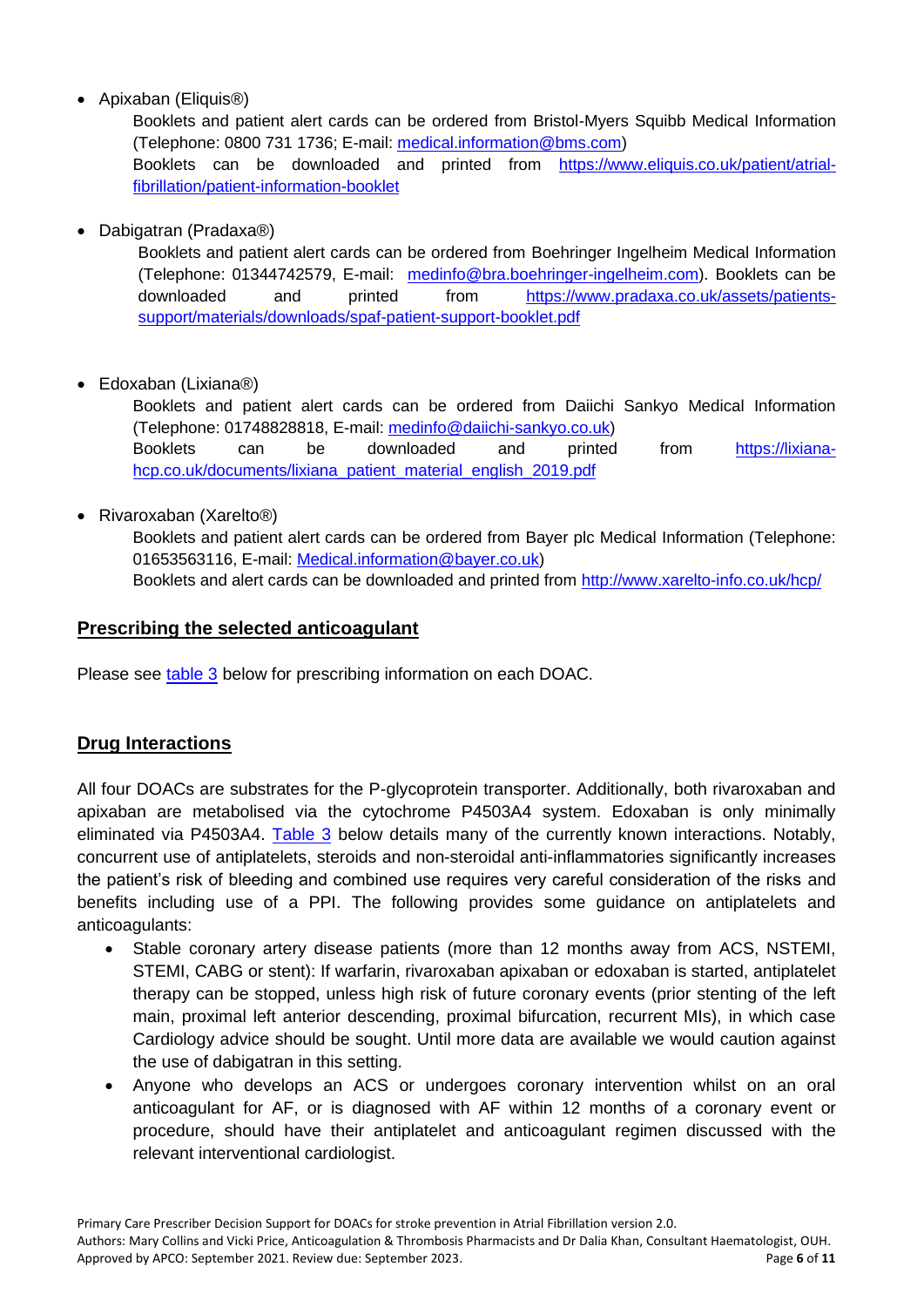## **Ongoing monitoring of anticoagulation**

Ensure that patients who are taking a DOAC (and their carer where applicable) are clear on the followup requirements for anticoagulation therapy. Patients should return on a regular basis for on-going review of their treatment, but as a minimum annually.

### **At each visit;**

- Assess adherence and reinforce advice regarding regular dosing schedule, consider compliance aids if appropriate.
- Enquire about adverse effects such as bleeding.
- Assess for the presence of thromboembolic events
- Enquire about other medicines, including OTC medicines especially aspirin and NSAIDs
- Consider other side effects and carefully assess relation with DOAC, decide for continuation (and motivate), temporary cessation or change of anticoagulant drug

## **Blood sampling;**

- Monitor haemoglobin, renal and liver function yearly
- Renal function should be assessed more frequently (6 monthly) in compromised patients such as the elderly ( $\geq$  75-80 years) or frail (defined as  $\geq$  3 of the following criteria/; unintentional weight loss, self-reported exhaustion, weakness assessed by handgrip test, slow walking speed/gait apraxia, low physical activity)
- If CrCl ≤ 60 ml/min, recheck patient's renal function at an interval of 'CrCl/10' monthly
- Recheck renal or liver function if there is an inter-current condition that may impact renal or hepatic function.

For dosage in renal impairment see [table 3](#page-8-0) below.

## **Missed dose**

For DOACs with a twice daily dosing regimen, the forgotten dose can be taken up until 6 hours prior to the next scheduled dose, and then continue with twice daily intake as before. If the next dose is due a double dose can be taken. For DOACs with once daily dosing regimen, the forgotten dose can be taken up until 12 hours prior to the next scheduled dose, and then continued on the following day with once a day dosing. For once a day dosing regimens the dose should **not** be doubled within the same day to make up for a missed dose. See [SPC](https://www.medicines.org.uk/emc/) for more information on individual drugs.

## **Overdose**

Depending on the amount of suspected overdose, hospitalisation for monitoring or urgent measures is advised.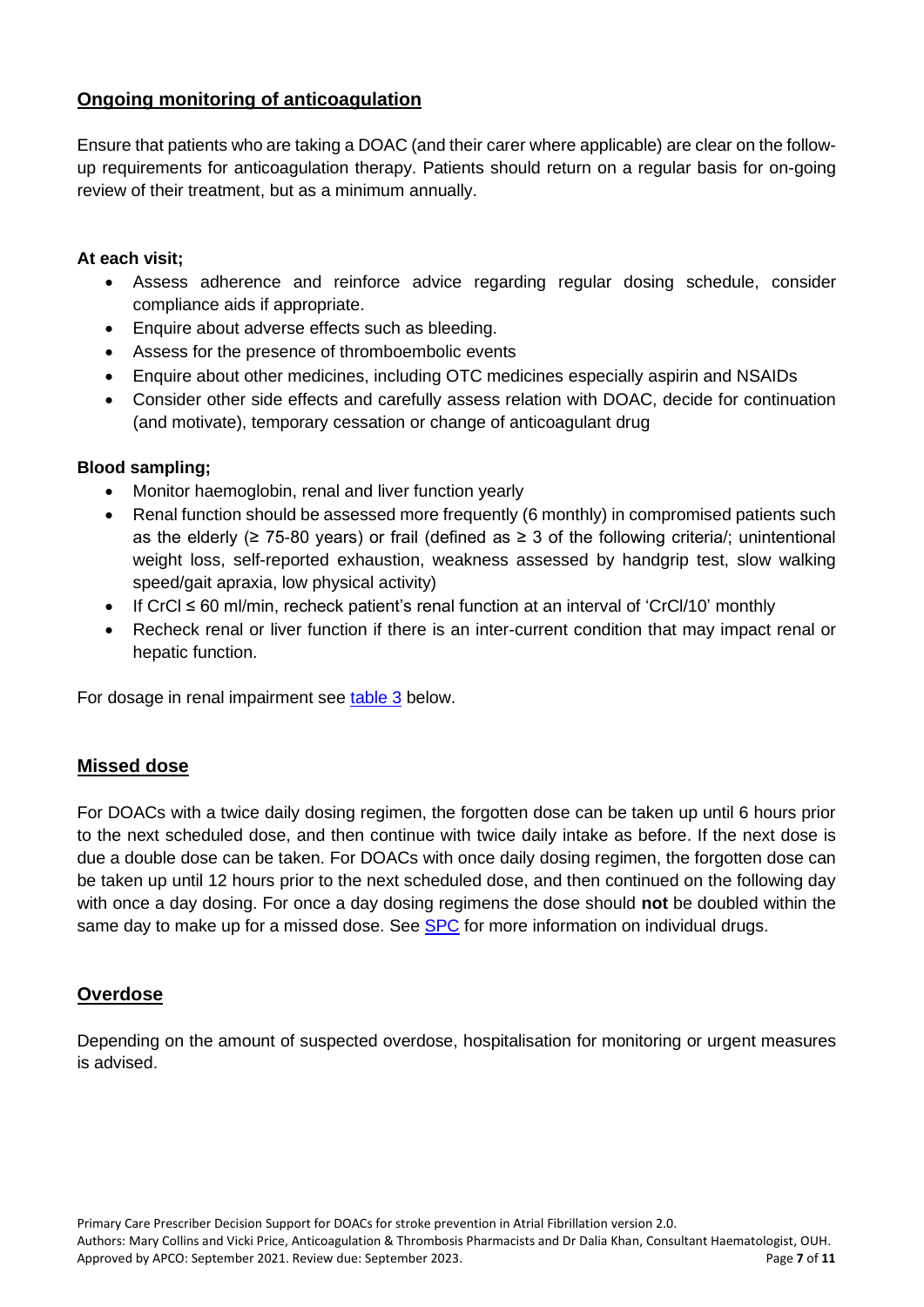<span id="page-7-0"></span>When switching between different anticoagulants, it is important to safeguard the continuation of anticoagulant therapy while minimizing the risk of bleeding.

| <b>Drug</b> | <b>Switching from</b><br>warfarin to a DOAC                                                                                                                                                                                                                                                          | <b>Switching from DOAC to warfarin</b>                                                                                                                                                                                                                                                                                                                                                                                                | <b>Switching from</b><br>one DOAC to<br>another DOAC                                                                                   | Switching between a<br>parental anticoagulant<br>and a DOAC                                                                       |
|-------------|------------------------------------------------------------------------------------------------------------------------------------------------------------------------------------------------------------------------------------------------------------------------------------------------------|---------------------------------------------------------------------------------------------------------------------------------------------------------------------------------------------------------------------------------------------------------------------------------------------------------------------------------------------------------------------------------------------------------------------------------------|----------------------------------------------------------------------------------------------------------------------------------------|-----------------------------------------------------------------------------------------------------------------------------------|
| Apixaban    | Stop warfarin. Apixaban<br>should be started once<br>INR < 2                                                                                                                                                                                                                                         | Commence warfarin at normal initiation dose. Give apixaban and<br>warfarin together for 2 days then check INR before next scheduled<br>dose of apixaban. Dose warfarin as per INR. Continue concomitant<br>treatment until INR≥2 with daily INR check prior to administration<br>of apixaban with dosing of warfarin as per result. Once the INR is<br>in the target range stop treatment with apixaban.                              |                                                                                                                                        |                                                                                                                                   |
| Dabigatran  | Stop warfarin.<br>Dabigatran should be<br>started once INR <2                                                                                                                                                                                                                                        | CrCl 50ml/min or more, give warfarin and dabigatran together for 3<br>days before stopping dabigatran. CrCl 30 to 49ml/min give warfarin<br>and dabigatran together for 2 days before stopping dabigatran. In<br>both cases check INR 2 days after stopping dabigatran and dose<br>warfarin accordingly.                                                                                                                              |                                                                                                                                        |                                                                                                                                   |
| Rivaroxaban | Stop warfarin.<br>Rivaroxaban should be<br>started as follows:<br>For prophylaxis of<br>$\bullet$<br>stroke and systemic<br>embolism in non-<br>valvular atrial<br>fibrillation: INR $\leq$ 3<br>For patients treated<br>$\bullet$<br>for DVT, PE and<br>prevention of<br>recurrence: INR $\leq 2.5$ | Commence warfarin at normal initiation dose. Give rivaroxaban<br>and warfarin together for 2 days then check INR immediately<br>before next scheduled dose of rivaroxaban. Dose warfarin as per<br>INR. Continue concomitant treatment until INR ≥ 2 with daily INR<br>check prior to administration of rivaroxaban with dosing of warfarin<br>as per result. Once the INR is in the target range stop treatment<br>with rivaroxaban. | The alternative<br>DOAC can be<br>initiated when the<br>next dose is due.<br>Patients must not be<br>on more than one<br>drug at once. | Start new drug when<br>dose of previous drug<br>would have been due.<br>Patients must not be on<br>more than one drug at<br>once. |
| Edoxaban    | Stop warfarin. Edoxaban<br>should be started once<br>INR $\leq 2.5$                                                                                                                                                                                                                                  | Prior to starting the warfarin, reduce edoxaban dose; for patients<br>on 60mg daily reduce to 30mg daily and for patients on 30mg daily<br>reduce to 15mg daily. Co-administer edoxaban and warfarin until<br>INR≥ 2, for up to a maximum of 14 days. During this time of<br>combined therapy, check INR a minimum of 3 times and<br>immediately prior to the dose of edoxaban.                                                       |                                                                                                                                        |                                                                                                                                   |

Primary Care Prescriber Decision Support for DOACs for stroke prevention in Atrial Fibrillation version 2.0.

Authors: Mary Collins and Vicki Price, Anticoagulation & Thrombosis Pharmacists and Dr Dalia Khan, Consultant Haematologist, OUH.

Approved by APCO: September 2021. Review due: September 2023. Page **8** of **11**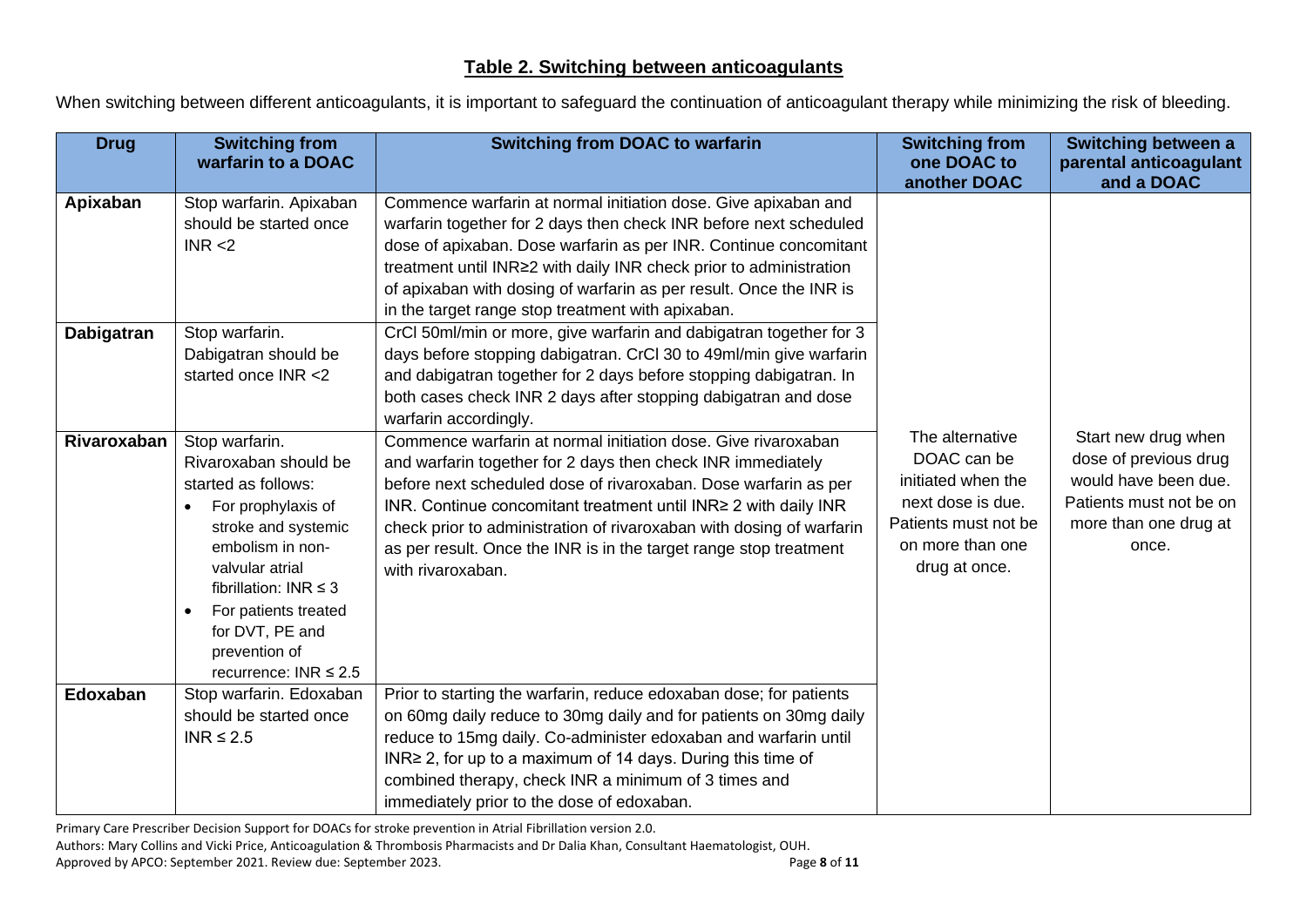## **Table 3. Summary of DOACs for prevention of stroke and systemic embolism in AF**

<span id="page-8-0"></span>

|                                                                                                   | <b>APIXABAN (ELIQUIS®)</b>                                                                                                                                                                                                                                                                                                              | <b>DABIGATRAN (PRADAXA®)</b>                                                                                                                                                                                                                                                                                                                                                                     | <b>EDOXABAN (LIXIANA®)</b>                                                                                                                                                                                                                                                                                                                                                                                                      | RIVAROXABAN (XARELTO®)                                                                                                                                                                                                                                                                                                                                                                           |
|---------------------------------------------------------------------------------------------------|-----------------------------------------------------------------------------------------------------------------------------------------------------------------------------------------------------------------------------------------------------------------------------------------------------------------------------------------|--------------------------------------------------------------------------------------------------------------------------------------------------------------------------------------------------------------------------------------------------------------------------------------------------------------------------------------------------------------------------------------------------|---------------------------------------------------------------------------------------------------------------------------------------------------------------------------------------------------------------------------------------------------------------------------------------------------------------------------------------------------------------------------------------------------------------------------------|--------------------------------------------------------------------------------------------------------------------------------------------------------------------------------------------------------------------------------------------------------------------------------------------------------------------------------------------------------------------------------------------------|
| <b>Mechanism of action</b>                                                                        | Direct factor Xa inhibitor                                                                                                                                                                                                                                                                                                              | Direct thrombin inhibitor                                                                                                                                                                                                                                                                                                                                                                        | Direct factor Xa inhibitor                                                                                                                                                                                                                                                                                                                                                                                                      | Direct factor Xa inhibitor                                                                                                                                                                                                                                                                                                                                                                       |
| Criteria for use in non-<br>valvular AF                                                           | Presence of one or more of the following<br>risk factors:<br>- Prior stroke or transient ischaemic attack<br>- Age 75 years or older<br>- Hypertension<br>- Diabetes mellitus<br>- Symptomatic heart failure (NYHA Class 2<br>or above)                                                                                                 | Presence of one or more of the following risk<br>factors:<br>- Previous stroke, transient ischemic attack or<br>systemic embolism<br>- Left ventricular ejection fraction less than 40 %<br>- Symptomatic heart failure (NYHA Class 2 or<br>above)<br>- Age 75 years or older<br>- Age 65-74 years with one of the following:<br>diabetes mellitus, coronary artery disease or<br>hypertension   | Presence of one or more of the following<br>risk factors:<br>- Congestive heart failure<br>- Hypertension<br>- Age 75 years or older<br>Diabetes mellitus<br>Prior stroke or transient ischaemic<br>attack                                                                                                                                                                                                                      | Presence of one or more of the following<br>risk factors:<br>- Congestive heart failure<br>- Hypertension<br>- Age 75 years or older<br>- Diabetes mellitus<br>- Prior stroke or transient ischaemic attack                                                                                                                                                                                      |
| <b>Standard Dose</b>                                                                              | 5mg bd                                                                                                                                                                                                                                                                                                                                  | 150mg bd (with food)                                                                                                                                                                                                                                                                                                                                                                             | 60mg od                                                                                                                                                                                                                                                                                                                                                                                                                         | 20mg od (with food)                                                                                                                                                                                                                                                                                                                                                                              |
| <b>Reduced Dose</b>                                                                               | 2.5mg bd if 2 or more of the following<br>present: age 80 years or older, body<br>weight 60 kg or less or serum creatinine<br>133 micromol/L or greater<br><b>OR</b><br>2.5mg bd where CrCl 15-29ml/min*                                                                                                                                | 110mg bd age 80 years or older or concomitant use<br>of verapamil.<br>Consider dose reduction from 150mg bd to 110mg<br>bd in the following: age 75-80 years, moderate<br>renal impairment (CrCl 30-50ml/min*), patients with<br>gastritis, oesophagitis or gastroesophageal reflux<br>and other patients at increased risk of bleeding                                                          | 30mg od if 1 or more of the following<br>present: body weight 60kg or less, CrCl<br>15-50ml/min* or concomitant use of<br>ciclosporin, dronedarone, erythromycin<br>or ketoconazole                                                                                                                                                                                                                                             | 15mg od where CrCl 15-49ml/min*                                                                                                                                                                                                                                                                                                                                                                  |
| <b>Renal impairment</b>                                                                           | Do not use if CrCl <15ml/min*<br>Use with caution if CrCl 15-29ml/min*                                                                                                                                                                                                                                                                  | Do not use if CrCl less than 30ml/min*<br>Consider dose reduction if CrCl 30-50ml/min*                                                                                                                                                                                                                                                                                                           | Do not use if CrCI less than 15ml/min*<br>Use with caution if CrCl 15-29ml/min*                                                                                                                                                                                                                                                                                                                                                 | Do not use if CrCl less than 15ml/min*<br>Use with caution if CrCl 15-29ml/min*                                                                                                                                                                                                                                                                                                                  |
| <b>Hepatic impairment</b>                                                                         | No data on using in patients with ALT or<br>AST more than twice ULN 2 or total<br>bilirubin greater or equal to 1.5 times ULN<br>- advise avoiding                                                                                                                                                                                      | No data on using in patients with liver enzymes<br>more than twice ULN $2$ – advise avoiding                                                                                                                                                                                                                                                                                                     | No data on using in patients with ALT or<br>AST more than twice ULN 2 or total<br>bilirubin greater or equal to 1.5 times<br>ULN $2$ – advise avoiding                                                                                                                                                                                                                                                                          | Contraindicated in hepatic disease<br>associated with coagulopathy and clinically<br>relevant bleeding risk including cirrhotic<br>patients with Child Pugh B and C                                                                                                                                                                                                                              |
| <b>Contraindications</b><br>(List not exhaustive-refer to<br>current SPC<br>www.medicines.org.uk) | • Hypersensitivity<br>• A lesion or condition, if considered a<br>significant risk factor for major bleeding<br>• Active bleeding<br>• Hepatic disease or impairment<br>• Anticoagulant in use (except during<br>switching -see table 2)<br>• Prosthetic heart valves<br>• Mod-severe mitral stenosis<br>• Pregnancy and breast feeding | • Hypersensitivity<br>• A lesion or condition, if considered a significant<br>risk factor for major bleeding<br>• Active bleeding<br>• Hepatic disease associated with coagulopathy<br>and clinically relevant bleeding risk<br>• Anticoagulant in use (except during switching -<br>see table 2)<br>• Prosthetic heart valves<br>• Mod-severe mitral stenosis<br>• Pregnancy and breast feeding | • Hypersensitivity<br>• A lesion or condition, if considered a<br>· significant risk factor for major<br>bleeding<br>• Active clinically significant bleeding<br>• Hepatic disease associated with<br>coagulopathy and clinically relevant<br>bleeding risk<br>• Anticoagulant in use (except during<br>switching - see table 2)<br>• Prosthetic heart valves<br>• Mod-severe mitral stenosis<br>• Pregnancy and breast feeding | • Hypersensitivity<br>• A lesion or condition, if considered a<br>significant risk factor for major bleeding<br>• Active bleeding<br>• Hepatic disease associated with<br>coagulopathy and clinically relevant<br>bleeding risk<br>• Anticoagulant in use (except during<br>switching - see table 2)<br>• Mod-severe mitral stenosis<br>• Prosthetic heart valvesPregnancy and<br>breast feeding |

Primary Care Prescriber Decision Support for DOACs for stroke prevention in Atrial Fibrillation version 2.0.

Authors: Mary Collins and Vicki Price, Anticoagulation & Thrombosis Pharmacists and Dr Dalia Khan, Consultant Haematologist, OUH.<br>Page 9 of 11 Page 9 of 11

Approved by APCO: September 2021. Review due: September 2023.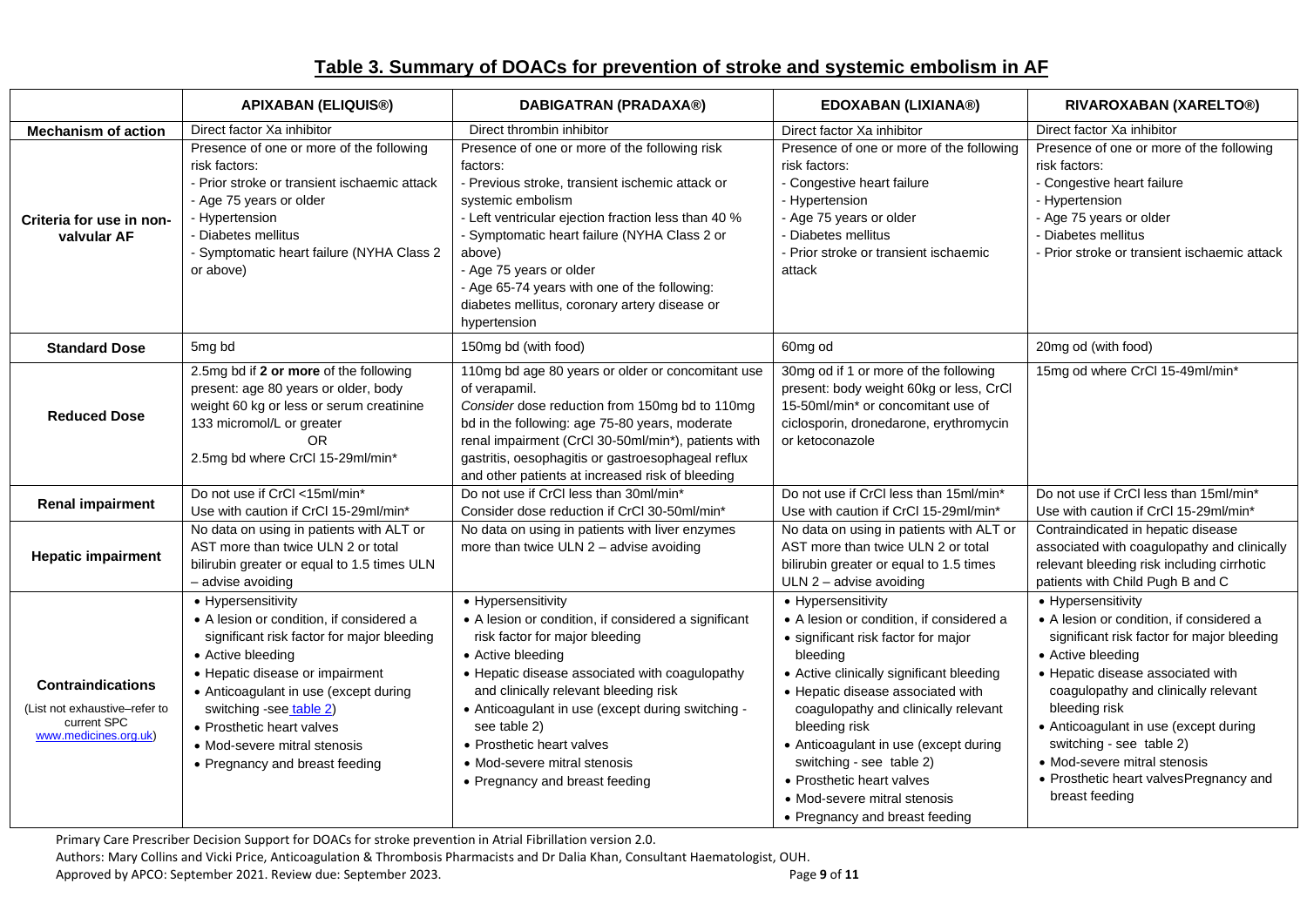|                                                              | <b>APIXABAN (ELIQUIS®)</b>                                                                                                                                               | DABIGATRAN (PRADAXA®)                                                                                                                                                            | <b>EDOXABAN (LIXIANA®)</b>                                                                                                                                                     | RIVAROXABAN (XARELTO®)                                                                                                                                                |
|--------------------------------------------------------------|--------------------------------------------------------------------------------------------------------------------------------------------------------------------------|----------------------------------------------------------------------------------------------------------------------------------------------------------------------------------|--------------------------------------------------------------------------------------------------------------------------------------------------------------------------------|-----------------------------------------------------------------------------------------------------------------------------------------------------------------------|
| <b>Drug</b><br>interactions<br>(List not exhaustive-refer to | Avoid with HIV protease inhibitors,<br>ketoconazole, itraconazole, voriconazole<br>and posaconazole, rifampicin,<br>carbamazepine, phenytoin, phenobarbital,             | Avoid with HIV protease inhibitors, rifampicin,<br>carbamazepine, phenytoin, phenobarbital,<br>primidone, St John's Wort, dronedarone,<br>ciclosporin, tacrolimus, ketoconazole, | No data on co-administration with HIV<br>protease inhibitors. Caution (limited data)<br>with rifampicin, carbamazepine, phenytoin,<br>phenobarbital, primidone, St John's Wort | Avoid with HIV protease inhibitors,<br>ketoconazole, itraconazole, voriconazole,<br>posaconazole, dronedarone rifampicin,<br>carbamazepine, phenytoin, phenobarbital, |
| current SPC<br>www.medicines.org.uk)                         | primidone, St John's Wort. Caution with<br>erythromycin and clarithromycin, diltiazem<br>and amiodarone.                                                                 | itraconazole, voriconazole and posaconazole.<br>Caution with amiodarone, verapamil,<br>erythromycin and clarithromycin.                                                          | and clarithromycin. Dose reduce with<br>ciclosporin, dronedarone, erythromycin or<br>ketoconazole (see information above).                                                     | primidone, St John's Wort, Caution with<br>erythromycin and clarithromycin.                                                                                           |
| <b>Extremes of weight</b>                                    | If <50kg or >100-120kg** then exposure of DOAC is variable by 20-30%. It is recommended that the Cockcroft and Gault formula is used to calculate CrCI rather than eGFR. |                                                                                                                                                                                  |                                                                                                                                                                                |                                                                                                                                                                       |
| <b>Pharmaceutical</b><br>issues                              | May be dispersed in water.<br>Stable in dosette boxes.                                                                                                                   | Capsules can only be stored in original<br>packaging thus not suitable for dosette boxes                                                                                         | May be dispersed in water.<br>Stable in dosette boxes.                                                                                                                         | May be dispersed in water.<br>Stable in dosette boxes                                                                                                                 |

NB: \*Warfarin is the preferred option in those with a creatinine clearance below 30ml/min because of a lack of outcome data for DOACs in this setting. Seek specialist advice in severe renal impairment. \*\* Warfarin is the preferred option in patients with a weight of more than 120kg or BMI over 40 kg/m<sup>2</sup> due to concerns about under-dosing. See [table 1](#page-3-1) for further information.

ULN = upper limit of normal